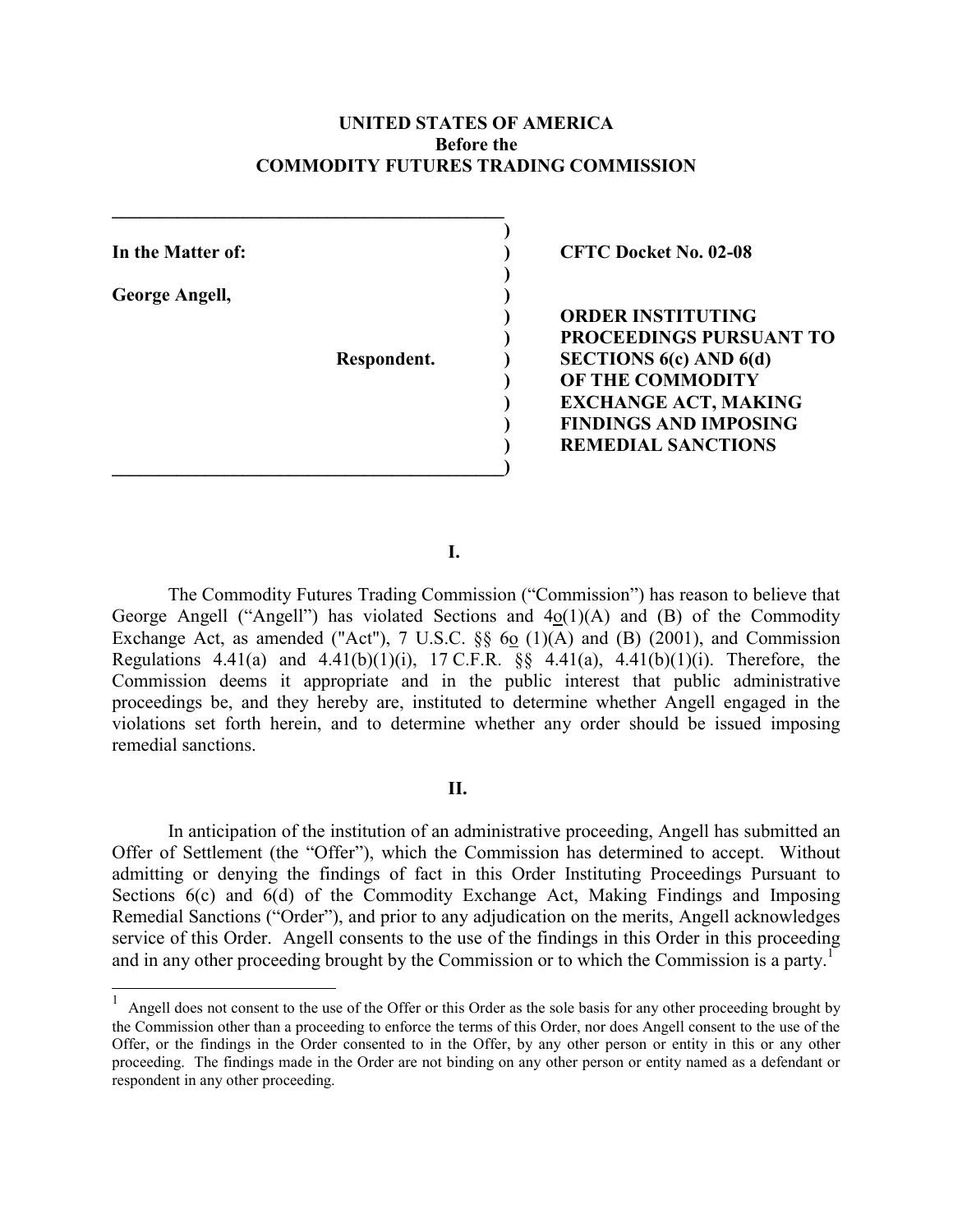**III.** 

The Commission finds the following:

## **A. SUMMARY**

From approximately January 1996 through December 1999, Angell and others defrauded clients and prospective clients through material misrepresentations in promotional brochures for the 1995 version of the LSS Day Trading System ("LSS System"). The LSS System, a signalbased, computerized commodity futures trading system, was marketed to the public through several versions of direct-mail promotional brochures which touted, without any basis, the potential for large profits which could be realized by using the LSS System.

Angell and others designed the promotional brochures to mislead potential customers to believe that the LSS System performance record was based on actual trading when, in fact, the results were derived from hypothetical back-testing. The misrepresentation that the reported performance was solely based on actual trading was reinforced throughout the promotional brochures by frequent references to Angell's purported successful personal day trading using the LSS System. The promotional brochures failed to include a hypothetical trading disclaimer that conformed to Commission Regulation 4.41(b).

Additionally, the promotional brochures falsely represented that the performance results had been independently audited and verified. In fact, the firm that conducted the auditing and testing was not at all "independent." Rather, the firm was compensated, in part, by Angell on the basis of a percentage of the profits earned from the sale of the LSS System – a material fact that was never disclosed to potential customers.

Finally, an invitation for potential customers to personally review Angell's personal account statements was never removed from the promotional brochures, even after the publisher knew that Angell no longer had most of the statements to show potential customers.

## **B. RESPONDENT**

**George Angell** resides at 808 Shavers Lane, Key West, Florida 33040. He is a selfemployed systems developer, and seminar lecturer within the options and futures markets. He has not been registered with the Commission in any capacity since  $1988$ <sup>[2](#page-1-0)</sup>

## **C. FACTS**

1.Angell's Promotion of the LSS System

 $\overline{a}$ 

<span id="page-1-0"></span><sup>&</sup>lt;sup>2</sup> Angell had been registered in various capacities from approximately 1984 to 1988.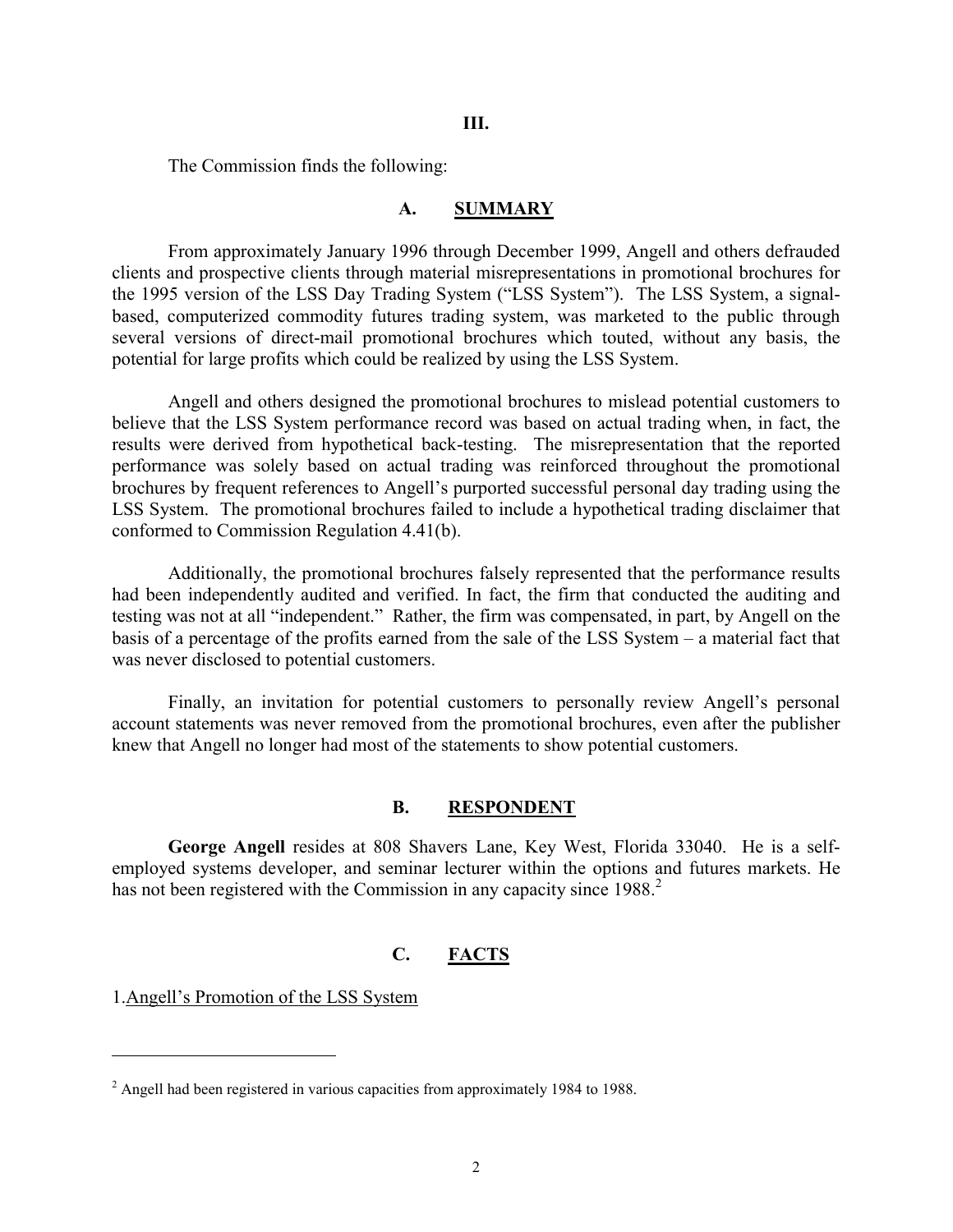Beginning in late 1995, Angell participated in the creation and dissemination of a series of fourteen page promotional brochures, which promoted the LSS System. The promotional brochures contained three basic misrepresentations. These were the repeated statements that (i) the system's performance summaries and "track record," dating back to January 1987, were based on actual trading by Angell, and not on hypothetical back-testing as was, in fact, the case; (ii) that the system's performance had been audited and verified for accuracy by an independent third-party, which it had not; and (iii) that account statements reflecting actual trading over an eight year period using the LSS System were available in Angell's office for review by prospective LSS System purchasers, which they were not. Approximately 375 individuals each paid \$3,400 for the rights to use the software needed for the LSS System to generate signals recommending trades in nine commodity futures markets.

# 2. Misrepresentations Concerning the LSS System's Performance, Availability of Account Statements and Independent Verification.

Based on the misleading nature of the promotional brochures, presented in the form of a letter from Angell to investors, many subscribers understood that the performance results set forth therein represented Angell's actual trading, not simulated or hypothetical results. The promotional brochures led readers to conclude that the LSS System had generated \$1,426,830 in actual day trading profits for Angell since 1987. The \$1.4 million was touted as representing "real time performance verified on actual tick-data *since* the system was developed, not (overoptimized) hypothetical past history." In fact, however, this performance claim was based solely on reports generated through back-testing conducted between 1992 and 1997 by a software developer retained by Angell. The profit figure of over \$1.4 million appeared in three places on the cover page preceding the actual letter without any accompanying disclaimer indicating that it was derived from hypothetical back-testing. The cover page also included an invitation by Angell to "duplicate my trading" and under his picture, the representation that the system "ha[d] been successfully traded, both historically and in actual accounts.<sup>[3](#page-2-0)3</sup>

Repeated claims that Angell is an active trader appeared throughout the promotional brochures. For example, the promotional brochures called on subscribers to use the LSS System "as I [Angell] used it to make my profits. So you can duplicate my commodity trading success." Angell's personal trading successes were considerably more modest than that suggested in the promotional brochures and, in fact, were concentrated in only two financial futures markets, not in the nine futures markets included in the performance results. Angell informed prospective subscribers that "LSS is consistent…it's profitable and it's working in the markets right now. Like it's done for me for eight years." In another attempt to add credibility to the promotional brochures, on the thirteenth page, the capitalized bold-type statement, **"PROVEN SUCCESSFUL IN REAL TIME, ACTUAL TRADING,"** appeared as a heading for text that

l

<span id="page-2-0"></span> $3$  The representation that the \$1.4 million results reflected actual trading was reinforced on the second page of the promotional brochures wherein Angell introduced himself as a "professional futures trader" who made his living "trading the futures markets." Along similar lines, the brochure highlighted that Angell and other traders had made "huge profits' and that "his method ha[d] generated results over \$1,400,000." The two references to the \$1.4 million on this page were not accompanied by either risk disclosure or a cautionary statement explaining the limitations inherent in relying on hypothetical performance results.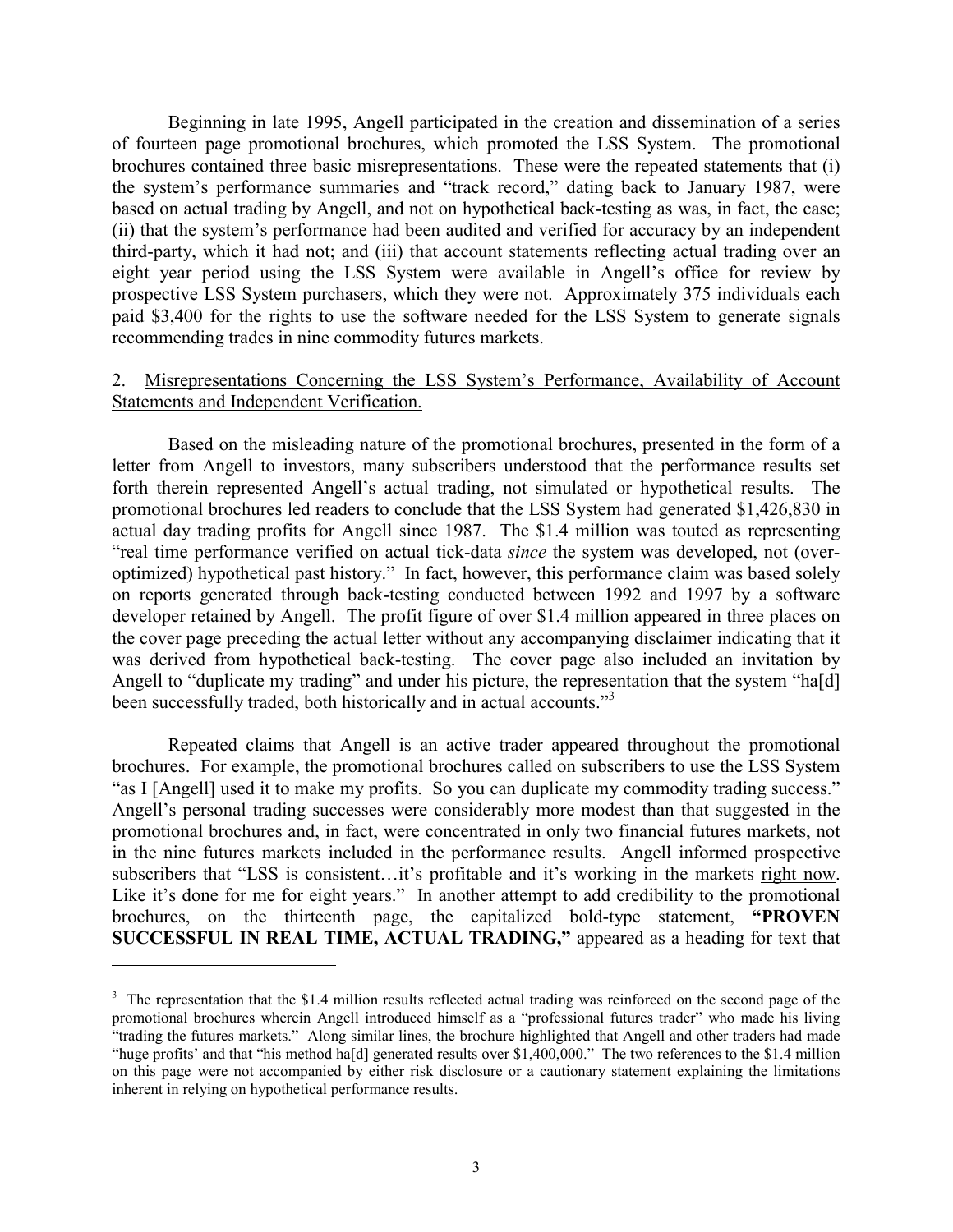included a statement that "[t]his system is proven in the real world." Four monthly account statements purportedly showing profitable trading by Angell were depicted immediately below the heading and cited text. In fact, most of the performance results reported in the promotional brochures, including the \$1.4 million in trading profits, were based on hypothetical back-testing conducted by Angell's software developer prior to the introduction of the LSS System to the investing public.

Angell knew that the promotional brochures falsely suggested that performance results were based on his actual trading and failed to take any affirmative steps to prevent this material misrepresentation from being widely disseminated. Similarly, Angell knew the promotional brochures invited customers to review his personal account statements, even after the publisher became aware that Angell did not have most the statements to show potential customers.

Finally, Angell failed to disclose to prospective subscribers that the "independent" firm that had purportedly audited and verified the performance record was not, in fact, "independent." That firm actually received as compensation 30 percent of the profits from the \$3,400 fee paid by each subscriber for the LSS System. The compensation was for software development and backtesting services. Moreover, no auditing was ever performed.

# 3. Failure to Include Risk and Hypothetical or Simulated Performance Disclaimers

Angell failed to adequately disclose the simulated nature of his trading claims in the LSS System promotional brochures. Risk and hypothetical performance disclosure statements that were not linked to any specific performance claims appeared in a boxed format on the third and eleventh pages of the promotional brochures. These statements along with other limited references within the body of the brochure, failed to adequately disclose which profit claims were based on hypothetical results. Moreover, any possible effect of the limited fine-print risk and hypothetical performance disclosure statements was vitiated by the overwhelming frequency and prominent misrepresentations regarding trading activity and actual profits.

# **D. LEGAL DISCUSSION**

# 1. Angell Violated Section 4o(1) of the Act and Commission Regulation 4.41(a)

In order to establish a violation of Section 4o of the Act and Section 4.41 of the Regulations, the Division must prove that an individual through the use of the mails or any means or instrumentality of interstate commerce is (i) a Commodity Trading Advisor ("CTA") or, with respect to Section 4.41 of the Regulations, a principal thereof, and (ii) either (A) employed any device, scheme, or artifice to defraud any client or prospective client, or  $(B)$ engaged in any transaction, practice, or course of business which operates as a fraud or deceit upon any client or prospective client. Section 4o(1) of the Act prohibits both registered and unregistered CTAs from defrauding their clients. *In re R&W Technical Services, Ltd.*, [1998- 1999 Transfer Binder] Comm. Fut. L. Rep. (CCH) ¶ 27,582 (CFTC March 16, 1999), *aff'd in relevant part, R&W Technical Services, Ltd. v. Commodity Futures Trading Commission,* 205 F.3d 165, 170 ( $5^{\text{th}}$  Cir. 2000) (prohibiting fraud by an unregistered CTA who sold trading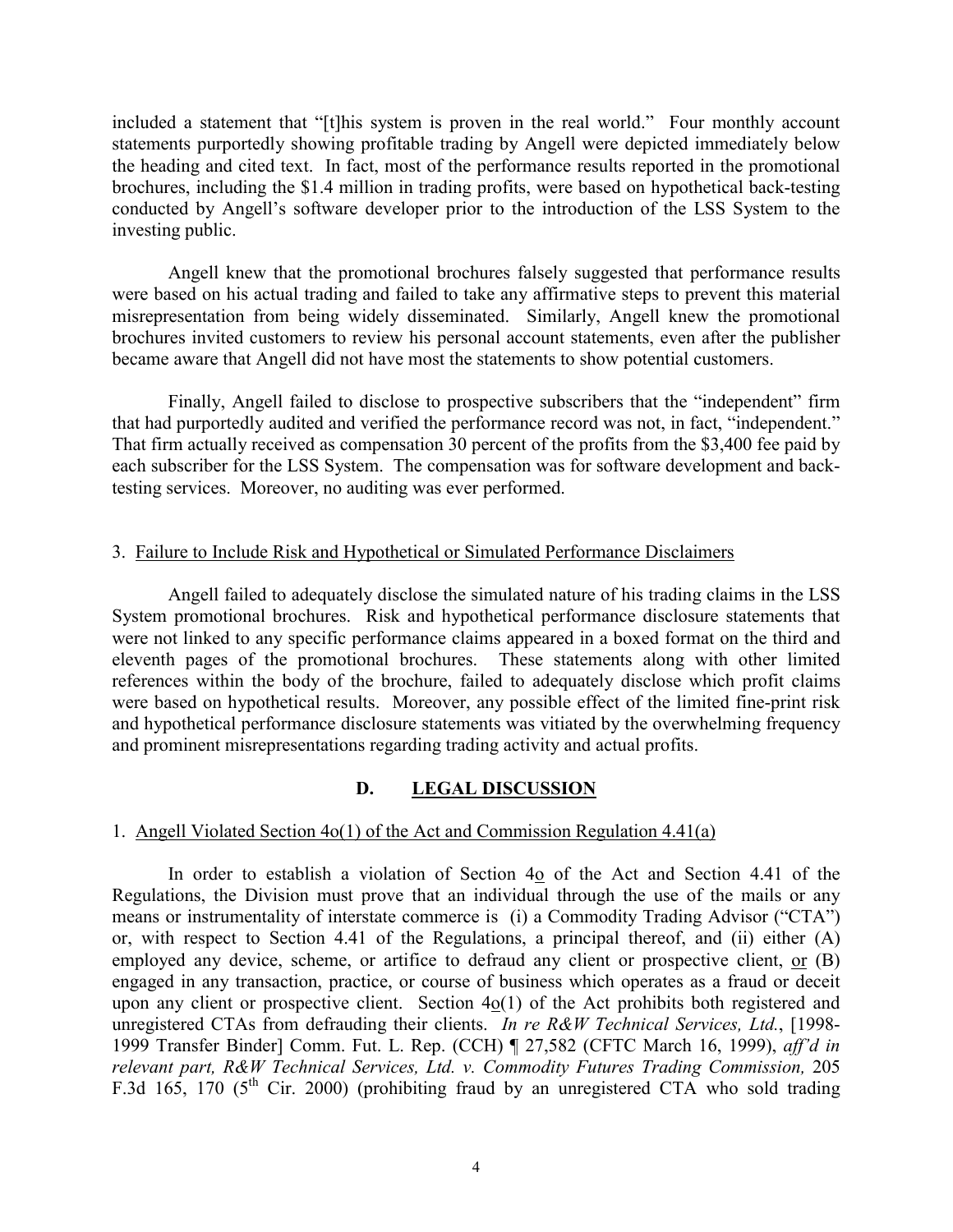systems to the public); *Commodity Trend Service, Inc v. CFTC*, 233 F.3d  $981(7<sup>th</sup>$  Cir. 2000) (finding that advisors who do not provide personal trading advice and provide only impersonal advice not subject to registration requirements of the Act are nevertheless subject to its fraud provisions). Section 4.41(a) of the Regulations prohibits a CTA or principal thereof from advertising in a fraudulent or misleading manner, regardless of whether those CTAs are required to be registered.

Material misrepresentations and omissions regarding futures and options transactions violate the antifraud proscriptions of the Act. *In re Staryk*, [1996-1998 Transfer Binder] Comm. Fut. L. Rep. (CCH) ¶ 27,206 at 45,810 (CFTC Dec. 18, 1997); *Kelley v. Carr*, 442 F. Supp. 346, 351-354 (W.D. Mich. 1977), *aff'd in part and rev'd in part*, 691 F.2d 800 (6<sup>th</sup> Cir. 1980). A statement is material if it is substantially likely that a reasonable investor would consider the matter important in making an investment decision. *TSC Industries, Inc. v. Northway, Inc*., 426 U.S. 438, 449 (1976); *Sudol v. Shearson Loeb Rhoades, Inc.*, [1984-1986 Transfer Binder] Comm. Fut. L. Rep. (CCH) ¶ 22,748, at 31,119 (CFTC Sept. 30, 1985). Generally, omissions and misrepresentations of material fact regarding commodity futures and commodity options transactions violate the antifraud provisions of the Act, including omissions and representations concerning the likelihood of profit and other matters that a reasonable investor would consider material to his investment decisions. *See, e.g., CFTC v. Avco Financial Corp.*, 28 F. Supp.2d 104, 115-16 (S.D.N.Y. 1998), *aff'd in part and remanded in part on other grounds sub nom. Vartuli v. CFTC,* 228 F.3d 94 (2d Cir. 2000); *First Nat. Monetary Corp. v. Weinberger,* 819 F.2d 1334, 1340 (6th Cir. 1987); *CFTC v. Crown Colony Commodity Options Ltd.,* 434 F. Supp. 911 (S.D.N.Y. 1977). The same conduct that violates the anti-fraud proscriptions of the Act also violates Section 4o(1) of the Act and Commission Regulation 4.41(a) when such conduct is done by a CTA. *CFTC v. Skorupskas,* 605 F. Supp. 923, 932-933 (E.D. Mich. 1985); *R&W Technical*, ¶ 27,582 at 47,745; *In re Slusser*, [1998-1999 Transfer Binder] Comm. Fut. L. Rep. (CCH) ¶ 27,701 at 48,315 (CFTC July 19, 1999), *aff'd in part, remanded in part,* 210 F. 3d 783  $(7^{th}$  Cir. 2000).

While Section  $4o(1)(A)$  of the Act and Regulation  $4.41(a)(1)$  require proof of scienter, Section 4o(1)(B) and Regulation 4.41(a) do not. *Commodity Trend Service Inc. v. CFTC,* 223 F.3d at 993. *See also In re Kolter,* [1994- 1996 Transfer Binder] Comm. Fut. L. Rep. (CCH) ¶26, 262 at 42,198 (CFTC Nov. 8, 1994) (*citing Messer v. E.F. Hutton & Co*., 847 F.2d 673, 678-79 (11<sup>th</sup> Cir. 1988)).

# a. Angell was acting as a CTA

Former Section  $1(a)(5)$  of the Act, redesignated as Section  $1(a)(6)$  of the Act under the Commodity Futures Modernization Act, defines a CTA as a person who "for compensation or profit, engages in advising others, either directly or through publications, writings, or electronic media as to the value of or the advisability of trading" in futures or options contracts.

Angell meets the definition of a CTA because, for a fee, he gave trading advice to others concerning trading in futures or options contracts. Angell made these recommendations through a computerized trading system that issued specific buy and sell trading recommendations to LSS System subscribers. *Commodity Trend Service v. CFTC*, [1998-1999 Transfer Binder] Comm.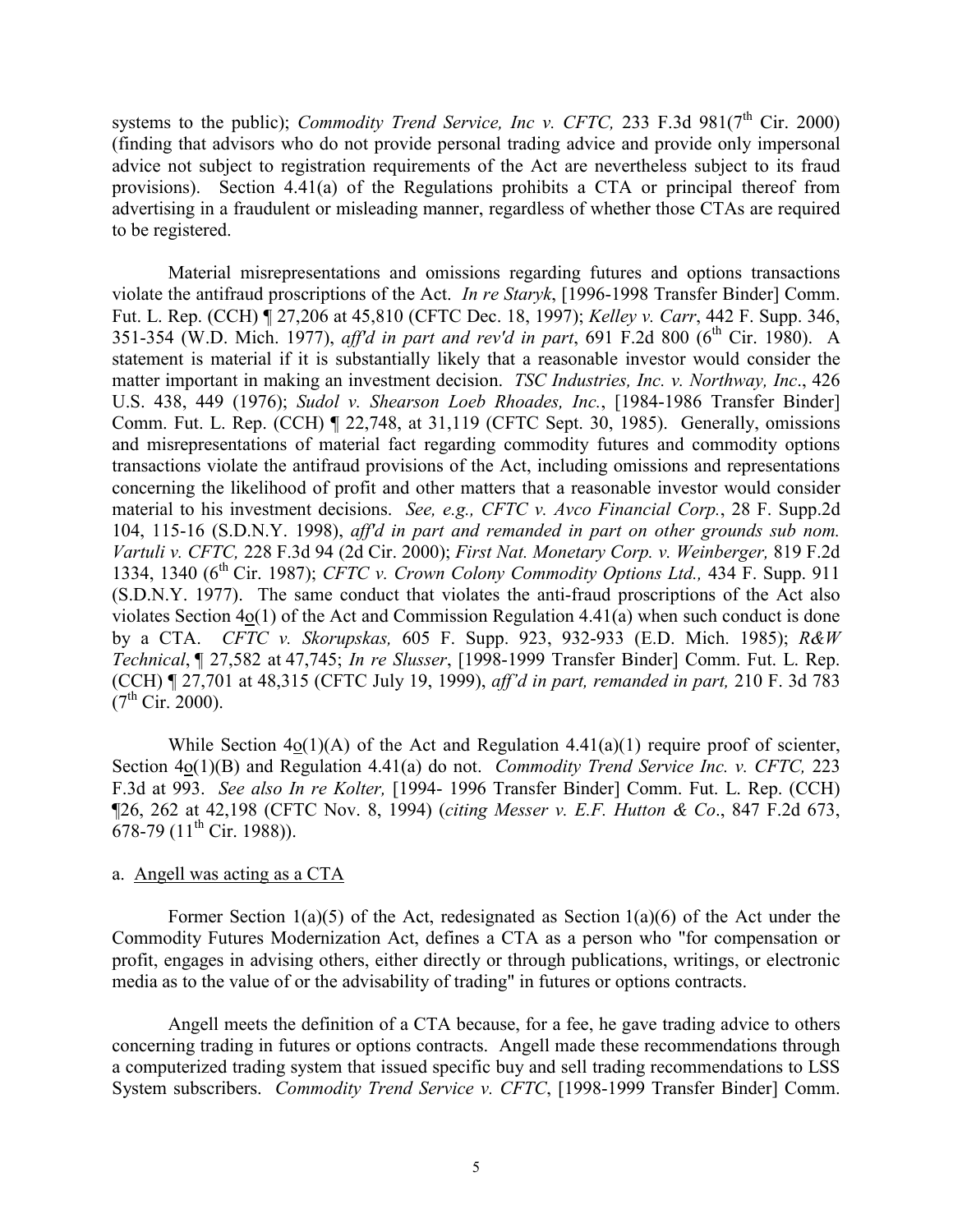Fut. L. Rep. (CCH) ¶ 27,777 at 48,705 (N.D. Ill. Sept. 29, 1999), *aff'd*, 233 F.3d 981 (7<sup>th</sup> Cir. 2000) (corporation regularly issuing commodity related publications which contain specific recommendations for buying and selling commodity futures or options contracts is a CTA). *See* also CFTC v. AVCO Financial Corp. 228 F.3d 94 (2<sup>nd</sup> Cir. 2000) (finding that AVCO was a CTA when it provided customers with advice on trading Swiss franc futures contracts through computer software).

## b. The misrepresentations in the LSS System promotional brochures were fraudulent

Angell engaged in the fraudulent promotion of the LSS System from July of 1997 to December of 1999. The promotional brochures falsely stated that profit figures were based on "real time performance verified on actual tick-data since the system was developed, not overoptimized hypothetical past history." The promotional brochures failed to disclose that the alleged profits were based on back-testing, and not on his trading results. The false claim about real time trading and the failure to disclose that the results were based on hypothetical trading constituted a violation of Section 4o(1). *See CFTC v. Skorupkas*, 605 F. Supp. 923 at 933 (commodity pool operator's failure to disclose its performance record does not represent the results of actual trading, but of hypothetical or fictitious trading, constitutes fraudulent conduct in violation of Section 4o(1) of the Act).

Angell knew that the performance results used in the advertising material were based solely on simulated trading, but failed to disclose this material fact. *In re R&W,* [1998-1998 Transfer Binder]¶ 27,582 (CFTC March 16, 1999). Angell also knew that the invitation offered to prospective subscribers to review his personal account statements was fraudulent since he did not retain most of the account statements. Finally, Angell knew that the performance results and track record had not been independently audited or verified. Therefore, Angell violated Section 4o(1)(A) of the Act. *Cf. Hammond v. Smith Barney, Harris Upham & Co.*, [1987-1990 Transfer Binder] Comm. Fut. L. Rep. (CCH) ¶ 24,617 at 36,659 n.21 (CFTC March 1, 1990) (reckless disregard for the truth sufficient to establish a violation of the anti-fraud provisions of the Act).

Although the LSS System promotional brochures contained some risk and hypothetical performance disclosure statements, the profit misrepresentations in the promotional brochures overwhelmed the disclosure statements in both frequency and prominence. As such, the misrepresentations vitiated any salutary effect of the disclosure statements in the promotional brochure. *Cf. In re R&W*, [1998-1999 Transfer Binder] ¶27,582, at ¶47,740 ("mild cautionary statements are insufficient to undo…false promise[s] of easy profits"); *CFTC v. Commonwealth Financial Group*, 874 F. Supp. 1345, 1352 (S.D. Fla. 1994) (compliance with CFTC risk disclosure regulations did not relieve defendants of liability for fraud).

# 2. Angell Violated Commission Regulation 4.41(b)(1)(i)

Section 4.41(b)(1)(i) of the Regulations makes it unlawful for a CTA to fail to include the required warnings about the limitations of trading performance numbers based upon hypothetical or simulated data.

Section  $4.41(b)(1)(i)$  of the Regulations provides: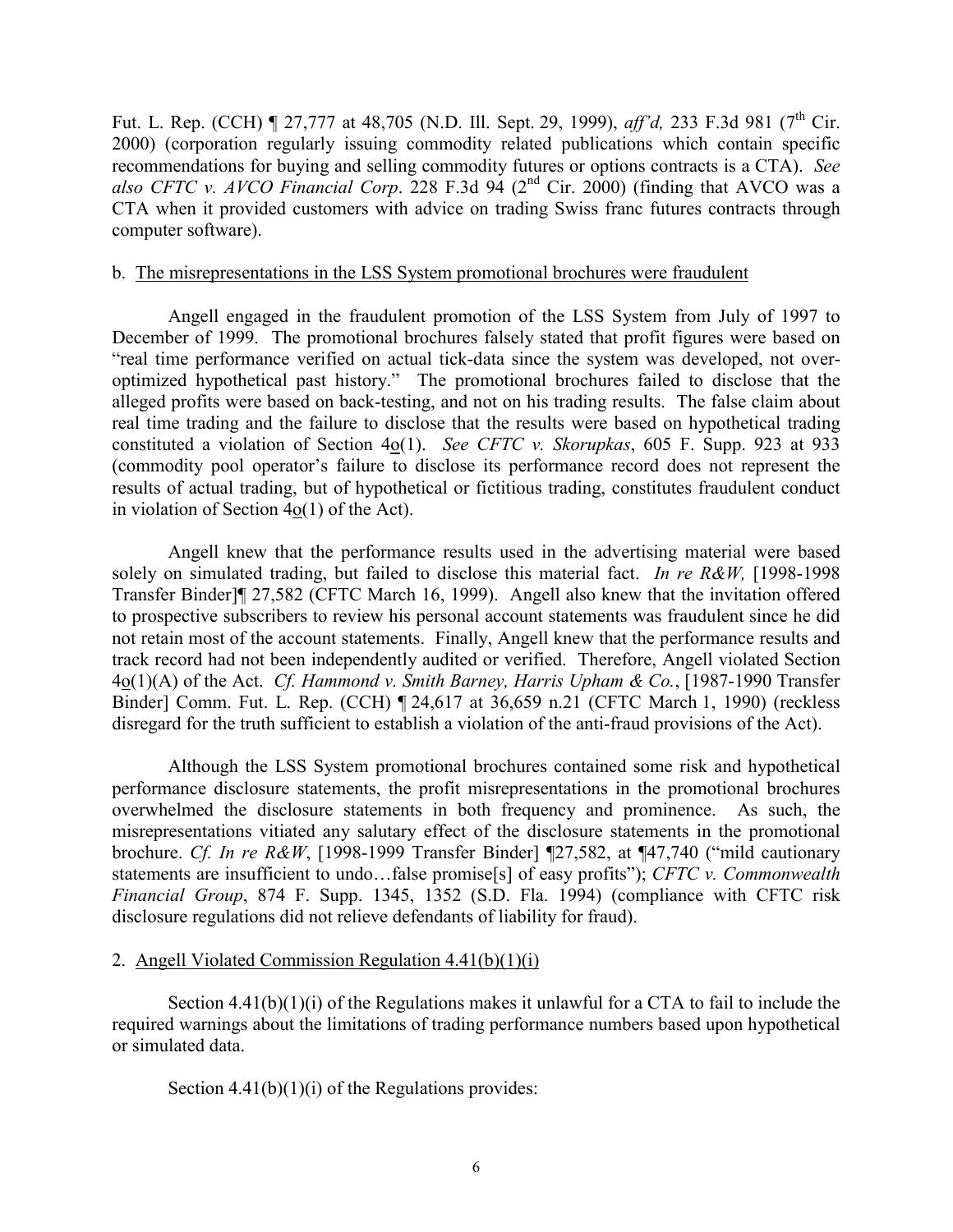(1) No person may present the performance of any simulated or hypothetical commodity interest account, transaction in a commodity interest or a series of transactions in a commodity interest ... unless such performance is accompanied by one of the following: (i) The following statement: 'Hypothetical or simulated performance results have certain inherent limitations. Unlike an actual performance record, simulated results do not represent actual trading. Also, since the trades have not actually been executed, the results may have under- or overcompensated for the impact, if any, of certain market factors, such as lack of liquidity. Simulated trading programs in general are also subject to the fact that they are designed with the benefit of hindsight. No representation is being made that any account will or is likely to achieve the profits or losses similar to those shown.'

Angell violated this Regulation by presenting simulated performance results without accompanying those results with the prescribed cautionary statement. Although the promotional brochures provided some disclaimer language regarding hypothetical or simulated results, Angell undermined the effectiveness of the disclaimers by placing them in an unreferenced boxed format at the bottom of the third and eleventh pages of a fourteen (14) page promotional brochures; a different location from the reported simulated results. *See, e.g., Vartuli v CFTC*, 228 F.3d 94, 106-107 (failure to have risk disclosure statement accompany the representations to which disclosure was meant to apply results in violation of Commission Regulation 4.41(b)).

### **IV.**

### **OFFER OF SETTLEMENT**

Angell has submitted an Offer of Settlement in which, without admitting or denying the findings herein, and prior to any adjudication on the merits, he acknowledges service of the Order, admits jurisdiction of the Commission with respect to the matters set forth in this Order and for any action or proceeding brought or authorized by the Commission based upon violations or for enforcement of the Order; waives service of a complaint and notice of hearing, a hearing, all post-hearing procedures, judicial review by any court, any objection to the staff's participation in the Commission's consideration of the Offer, any claim of double jeopardy based on the institution of this proceeding or the entry of any order imposing a civil monetary penalty or other relief, and all claims which he may possess under the Equal Access to Justice Act, 5 U.S.C. § 504 (1994) and 28 U.S.C. Section 2412 (1994), as amended by Pub. L. No. 104-121, §§ 231-232, 110 Stat. 862-63, and part 148 of the Commission's Regulations, 17 C.F.R. §§ 148.1, et seq. (2000), relating to, or arising from, this action; stipulates that the record basis from which this order is entered consists solely of this Order, including the findings in this Order; and consents to the Commission's issuance of this Order, in which the Commission makes findings, including findings that Angell, violated Sections  $4o(1)(A)$  and (B) of the Act and Commission Regulations  $4.41(a)$  and  $4.41(b)(1)(i)$  and orders that he cease and desist from violating the provisions of the Act and Regulations he has been found to have violated; that he pay a civil monetary penalty of fifty thousand dollars (\$50,000) within ten (10) business days of the entry of this Order, and that he comply with his undertakings as set forth below.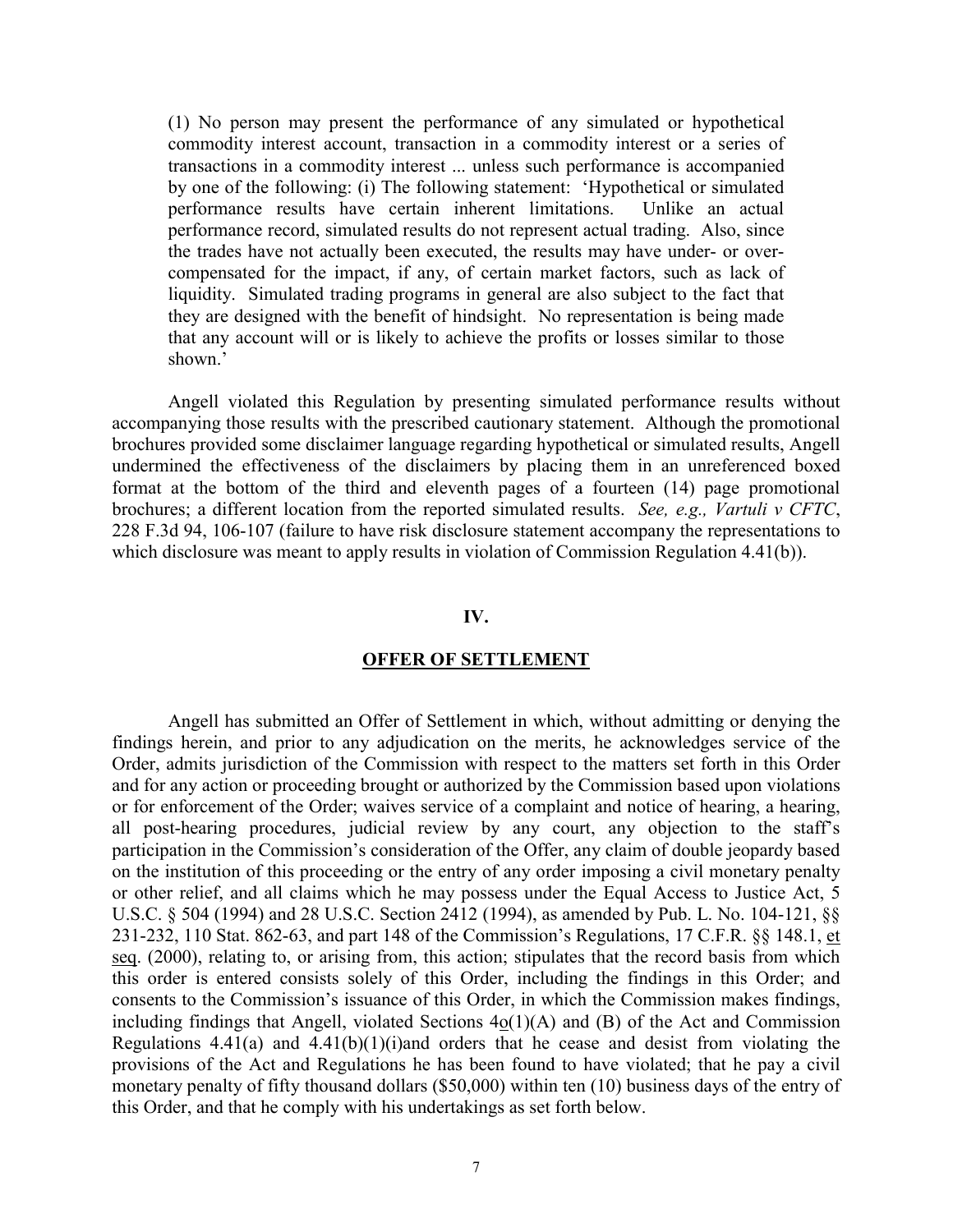### **V.**

### **FINDING OF VIOLATIONS**

Based on the foregoing the Commission finds that Angell violated Sections  $4o(1)(A)$  and (B) of the Act, 7 U.S.C. §§ 6o(1)(A) and (B), and Commission Regulations 4.41(a) and 4.41(b)(1)(i), 17 C.F.R.  $\S$ § 4.41(a) and 4.41(b)(1)(i).

### **VI.**

#### **ORDER**

### Accordingly, **IT IS HEREBY ORDERED THAT:**

1. Angell shall cease and desist from violating Sections 4o(1)(A) and (B) of the Act, as amended,  $(2001)$ , and Commission Regulations  $4.41(a)$  and  $4.41(b)(1)(i)$ .

2. Angell shall pay a civil monetary penalty of fifty thousand dollars (\$50,000) within ten (10) business days of this Order. Angell shall make such payment by electronic funds transfer to the account of the Commission at the United States Treasury or by certified check or bank cashier's check made payable to the Commodity Futures Trading Commission and addressed to Dennese Posey, or her successor, Division of Trading and Markets, Commodity Futures Trading Commission, 1155 21<sup>st</sup> Street, N.W., Washington D.C. 20581, under cover of a letter that identifies Angell and the name and docket number of the proceeding. A copy of the cover letter and the form of payment shall be simultaneously transmitted to Director, Division of Enforcement, Commodity Futures Trading Commission, at the following address: 1155 21<sup>st</sup> Street, N.W., Washington D.C. 20581 and to Charles J. Sgro, Regional Counsel, Division of Enforcement, Commodity Futures Trading Commission, The Newport Office Tower, 525 Washington Boulevard, 21<sup>st</sup> Floor, Jersey City, New Jersey 07031. In accordance with Section  $6(e)(2)$  of the Act, 7 U.S.C. § 9a(2), if Angell fails to make payment of his penalty within fifteen (15) days of the due date, he shall be automatically prohibited from trading on or subject to the rules of any registered entity as defined in Section 1a(29) of the Act, 7 U.S.C. § 1a(29), until he shows to the satisfaction of the Commission that payment of the full amount of the penalty with interest thereon to the date of payment has been made.

- 3. Angell shall comply with the following undertakings:
- A. Registration with the Commission.

Angell shall not, for a period of three years following the date of this Order (i) apply for registration or seek exemption from registration with the Commission in any capacity, and shall not engage in any activity requiring registration or exemption from registration, except as provided for in Commission Regulation 4.14(a)(9), 17 C.F.R. § 4.41(a) (9); (ii) act, directly or indirectly, as a principal, officer, director, agent or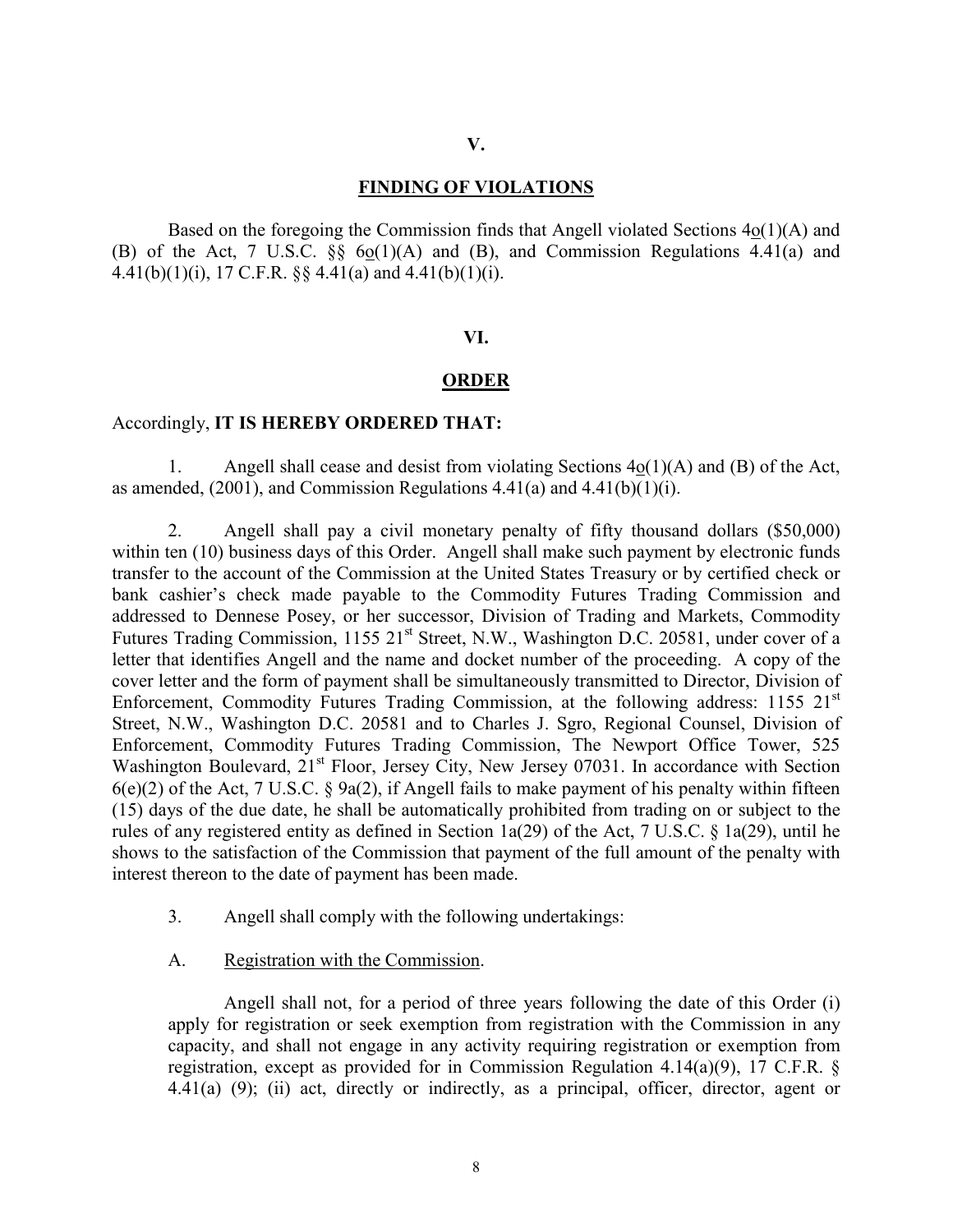employee of any person registered, required to be registered or exempted from registration, unless such exemption is pursuant to Commission Regulation 4.14(a)(9); and (iii) act, directly or indirectly, in a supervisory capacity over any person employed by any person registered, required to be registered or exempted from registration, unless such exemption is pursuant to Commission Regulation 4.14(a)(9).

# B. Fraudulent Misrepresentations

1. Angell shall not misrepresent, expressly or by implication:

(a) the performance, profits or results achieved by, or the results that can be achieved by, users, including himself, of any commodity futures or options trading system or advisory service; and

(b) the risks associated with trading pursuant to any commodity futures or options trading system or advisory service;

2. Angell shall not present the performance of any simulated or hypothetical commodity interest account, transaction in a commodity interest or series of transactions in a commodity interest unless such performance is accompanied by the following statement, as required by  $17$  C.F.R.  $\S$  4.41(b):

Hypothetical or simulated performance results have certain inherent limitations. Unlike an actual performance record, simulated results do not represent actual trading. Also, since the trades have not actually been executed, the results may have under- or over-compensated for the impact, if any, of certain market factors, such as lack of liquidity. Simulated trading programs in general are also subject to the fact that they are designed with the benefit of hindsight. No representation is being made that any account will or is likely to achieve profits or losses similar to those shown.

In doing so, Angell shall clearly identify those hypothetical or simulated performance results that were based, in whole or in part, on hypothetical or simulated trading results;

3. Angell shall not make any representation of financial benefits associated with any commodity futures or options trading system or advisory service without first disclosing, prominently and conspicuously, that futures and options trading involves high risks with the potential for substantial losses;

4. Angell shall not represent, expressly or by implication:

(a) the performance, profits or results achieved by, or the results that can be achieved by, users, including himself, of any commodity futures or options trading system or advisory service;

(b) the risks associated with trading pursuant to any commodity futures or options trading system or advisory service;